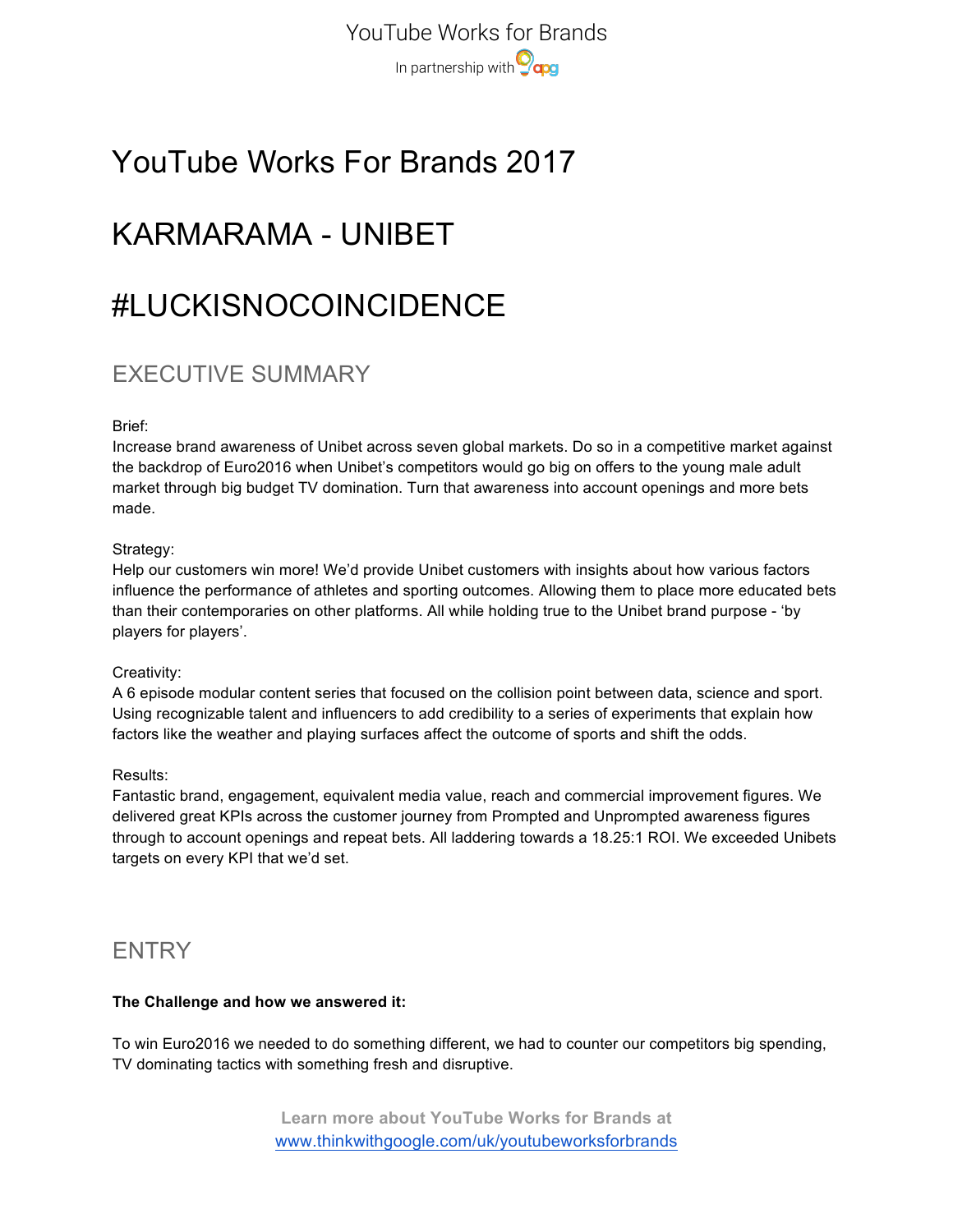## YouTube Works for Brands In partnership with **O<sub>cpg</sub>**

We decided that we were going to help people win. We bet if we did the opposite of our rivals and helped more people win we'd steal more customers than they stole from us. And this difference in the number of customers acquired, multiplied across the globe, would make up for the increased amount we gave away to those we helped win. We encouraged audiences to look at the rain clouds swelling the Seine during the wettest June in France for a century. We asked them to consider how this might make a more direct team like Iceland cause an upset or two…

We asked people to ignore betting on possession hungry teams and instead plump for the team that has had the most shots in the tournament, like say Portugal. And we got them to reconsider the belief that playing at home would be too much pressure for France. Instead, home advantage is an under valued factor when considering how far the hosts will go.

To bring these insights to life we created a series of entertaining experiments. Fronted by recognisable ex-players, managers and gambling experts these experiments dramatised the effect less considered, but potentially decisive, factors have on the beautiful game. To nail earned distribution we recruited the F2freestylers. Their incredible popularity amongst our target audience helped generate £7m of earned media.

### **How did we approach this creatively?**

To bring these insights to life we created a series of entertaining experiments. Our experiments were brought to life in a 7 part episodic documentary. Each episode helped people feel they'd a greater chance of winning as they were armed with better insights.

These episodes could be broken down even further into 2 minute 'minisodes' and 10 second teasers, which could be tailored to appeal to; seasoned bettors, irregular bettors and fans yet to place a bet. A pretty standard approach so far but it was the 'context' in which our teasers appeared that really gave our content the edge against our rivals. Instead of simply reaching potential customers with blunt targeting techniques and hoping they'd watch, we created teasers, which the global markets could place contextually against pre and post match media stories.

Each country had the ability with their media agencies to place teasers, which offered a more considered, intelligent point of view on the match in popular local media every time they found a story that ran counter to our more informed opinion. So when pseudo-intellectual broadsheets waxed lyrical about the artistic talents of the Belgians we'd be there to highlight that maybe the much unfancied but clinical Italians may be a better bet.

In countries where gambling advertising is restricted we responded to tournament events using social platforms to show content that reflected what had or was about to happen in a match. Our approach was a radical shift for a gambling company and there was no precedent to prove this approach would work.

#### **What were the results?**

We bet that our approach would do several things. We bet that a content approach would shift awareness and increase consideration in the top and mid-funnel. We bet that a content approach would drive engagement from our audiences so they'd volunteer their time and attention so we could share our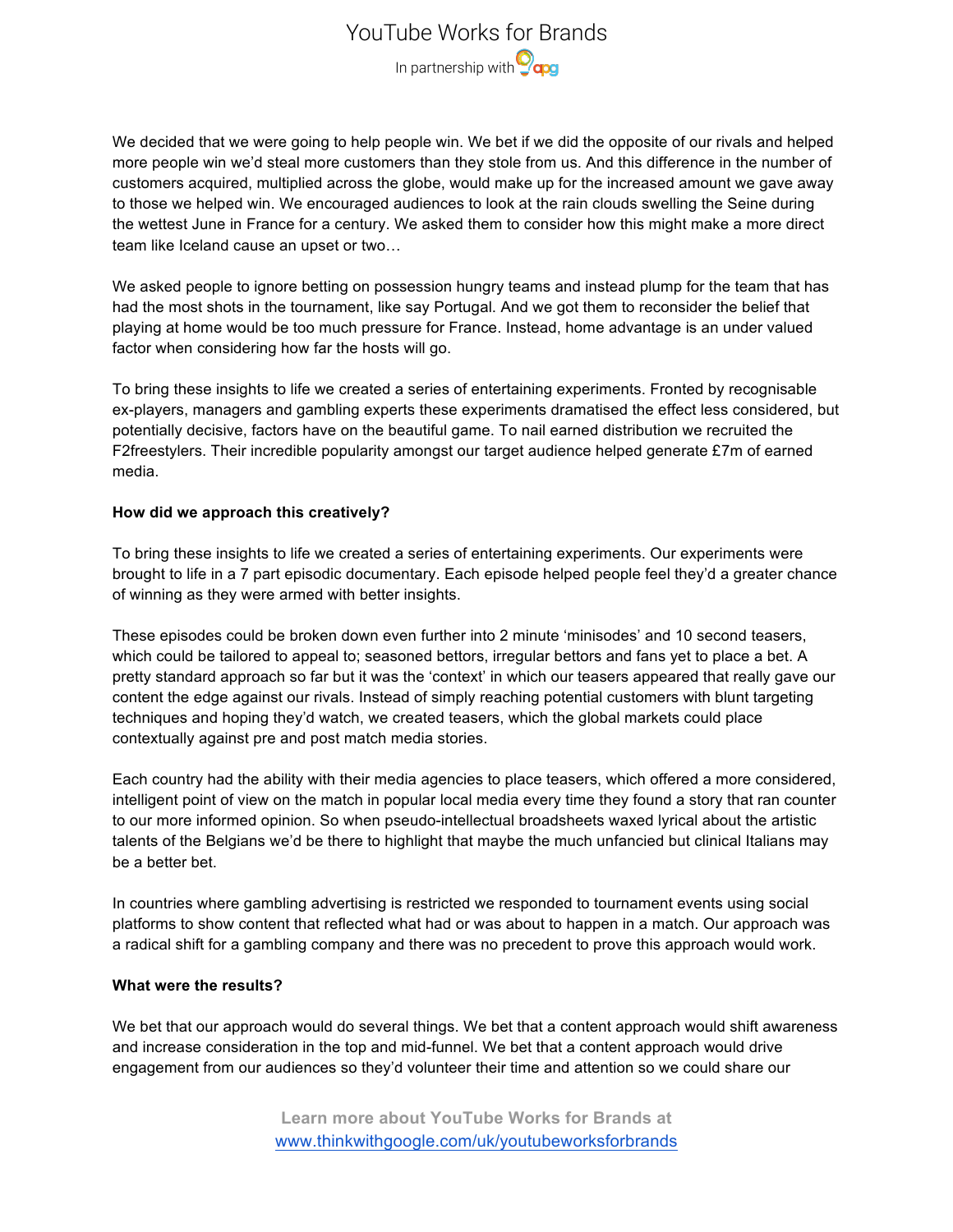## YouTube Works for Brands In partnership with **O**qog

insights and help them bet better. We bet that helping people win would mean they'd open accounts with us, bet with us and because they won more with us they'd stay with us in future.

### **Did it work? Well, we smashed it.**

Brand studies from Unruly showed that in pre/post-exposed/non-exposed testing unaided awareness of Unibet increased 90% in Sweden and 363% in the UK versus control groups. Further brand favourability increased by 26% in Sweden and 36% in the UK versus control groups. View through rates averaged at 47% (huge on some of the longer 15 minute films) showing that we had real engagement with the viewers. Similarly our engagement rates on Facebook increased 38% and people watched on average 4.87 times.

Our videos were viewed over 26m times. And total watch time was 65,000,000 minutes. That's 45,138 days or 123.67 years! Global share of voice increased by 40%. And our content series helped increase visibility of the brand by 17%.

Traffic to our owned social channels rose by 18% And we generated over £7m in earned media.

And we questioned those who'd seen our content series on Facebook and brand awareness had leapt 4%.

But what really mattered to us was proving that helping people win wasn't commercial suicide and actually resulted in a positive return. We opened 115% more new accounts than during World Cup 2014. Deposit amount during the campaign period was 70% more than World Cup 2014 and 265% more than Euro2012.

And of all those new customers we acquired during the Euros 34% have already placed a 2nd bet.

Even taking into account the increased level of winnings for our customers we still generated an ROI of 18.25.

### SUPPORTING INFO

Episode 1:

https://www.youtube.com/watch?v=FE1fL6ef-s0&list=PLYpHs3dkk7xY2eKfW6yjGXMTvsl7\_C4UQ

### Episode 2:

https://www.youtube.com/watch?v=ra2yY2ShLZQ&list=PLYpHs3dkk7xY2eKfW6yjGXMTvsl7\_C4UQ&ind  $ex=2$ 

#### Episode 3:

https://www.youtube.com/watch?v=PVTkdHeHh2M&index=3&list=PLYpHs3dkk7xY2eKfW6yjGXMTvsl7 C4UQ

Episode 4:

**Learn more about YouTube Works for Brands at** www.thinkwithgoogle.com/uk/youtubeworksforbrands